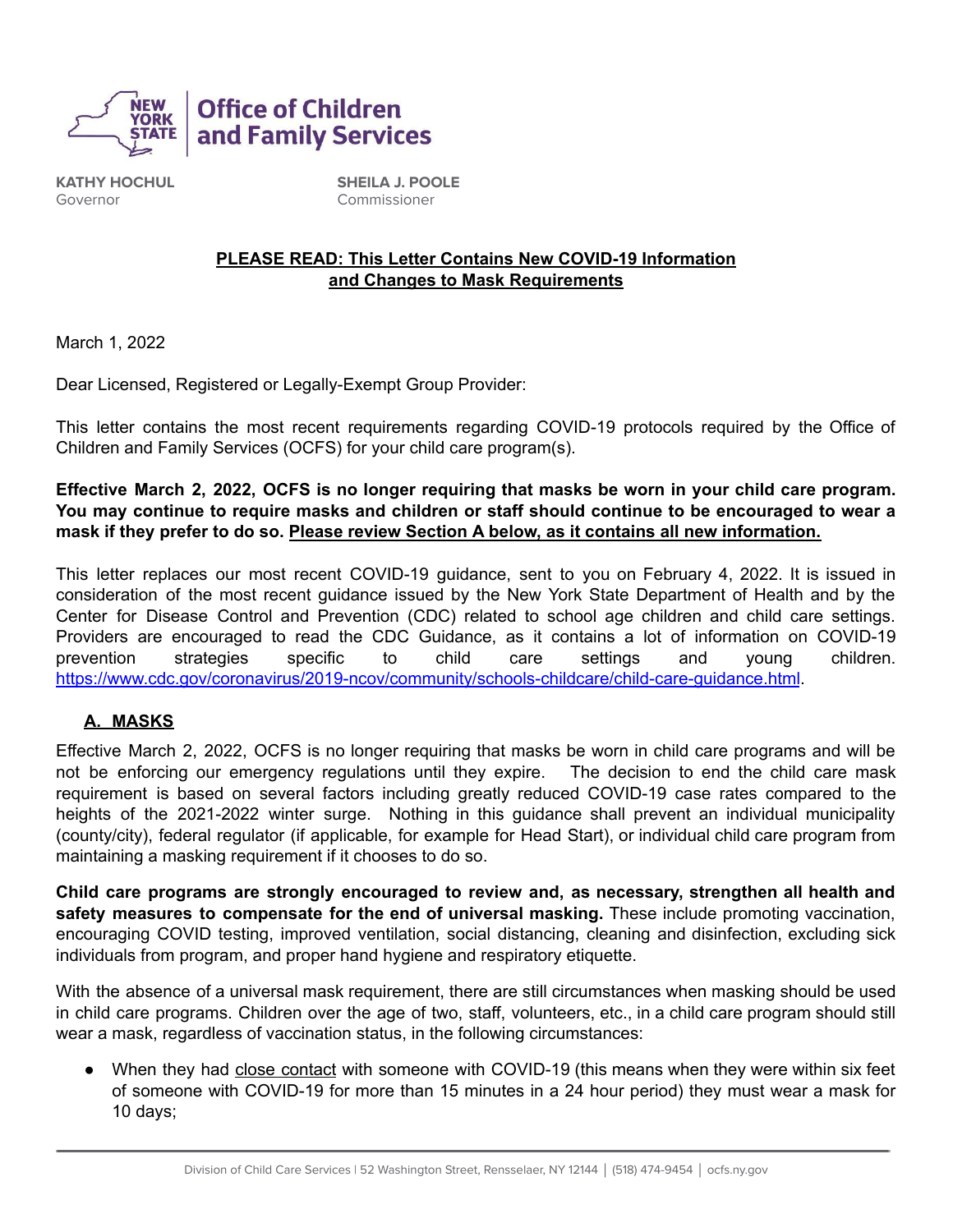- **●** If they are moderately-to-severely immunocompromised and have discussed the need to mask with their healthcare provider(s);
- **●** If they feel more comfortable wearing a mask for personal reasons;
- **●** If they are required to mask by the child care program or by their municipality (city/county);
- If required to mask by any relevant federal licensure or regulator (for example, for Head Start);
- If they completed a minimum 5-day isolation period because of a COVID-19 infection and have returned to program, masks must be worn on days 6-10.

To the extent that persons are expected or required to mask, masks may be removed when eating, drinking, singing, napping, going outside, or playing a wind instrument. When masks are removed for these purposes, maximize social distancing as much as possible (ideally six feet or more).

Additionally, programs should expect and plan for the presence of masked people in child care programs working and learning alongside unmasked people. As such, it is essential that child care programs establish "mask positive" environments so those who choose to or are expected or required to mask feel comfortable.

## **B. ISOLATION**

Individuals who have close contact with someone with COVID-19 are still required to isolate/quarantine, pursuant to the guidance issued by the Department of Health (DOH). A lot of information about how to isolate or quarantine, as well as what to look out for, is available on DOH's website: <https://coronavirus.health.ny.gov/new-york-state-contact-tracing>.

Isolation is for individuals who have been infected with COVID-19, even if they don't have symptoms. Isolation is also for people who are suspected of having COVID-19 because of the symptoms they exhibit. You isolate in order to prevent spreading the virus to others. Below answers how long to isolate depending on your circumstances:

| If the person is:<br>A child of any age or adult<br>has<br>of<br>who<br>symptoms<br>COVID-19 and is waiting for a<br>test, regardless of vaccination<br>status | Anyone with symptoms of COVID-19 must stay out of<br>the child care program for 5 days OR until they receive a<br>negative COVID-19 test (whichever is first).<br>If test is negative and symptoms are improving they can<br>$\bullet$<br>come back to the child care program<br>If test is positive, follow isolation rules for a COVID<br>positive (next section).                                                                                                                        |
|----------------------------------------------------------------------------------------------------------------------------------------------------------------|---------------------------------------------------------------------------------------------------------------------------------------------------------------------------------------------------------------------------------------------------------------------------------------------------------------------------------------------------------------------------------------------------------------------------------------------------------------------------------------------|
| If the person is:<br>A child of any age or adult<br>positive<br>for<br>who<br>tests<br>regardless<br>of<br>COVID-19,<br>vaccination status                     | Anyone with a positive COVID test must stay out of the<br>child care program for at least 5 days.<br>Anyone who has tested positive for COVID-19, and<br>who is not experiencing symptoms must isolate for 5<br>days. After 5 days, they may return to program if they<br>are age 2 or older and can consistently wear a<br>well-fitting mask at program for days 6-10 (masks<br>required for days 6-10). Day 1 of isolation for someone<br>not experiencing symptoms is the first full day |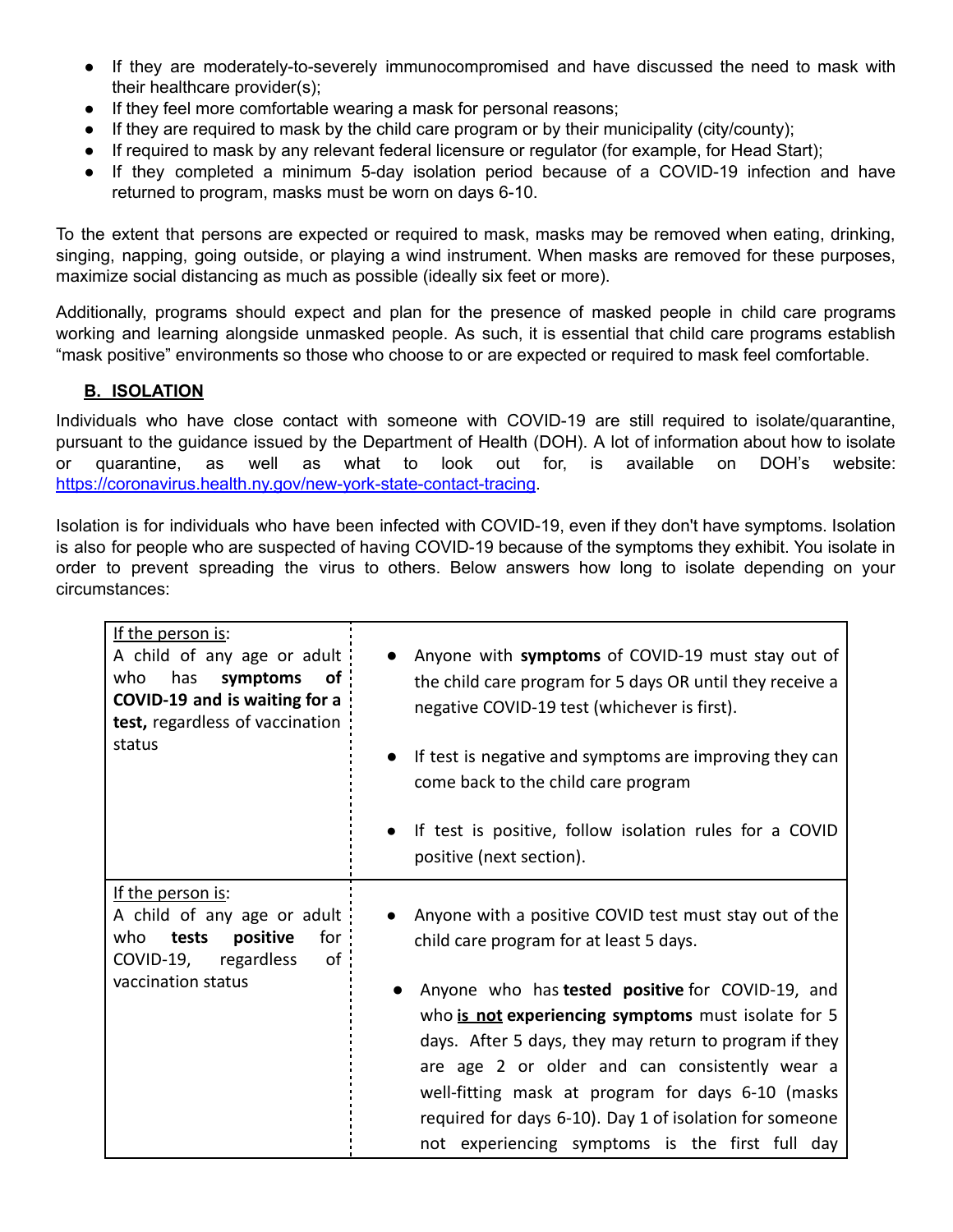| following a positive test. Day zero, is the day you test<br>positive.                                                                                                                                                                                                                                                                                                                                                                                                                                                                          |
|------------------------------------------------------------------------------------------------------------------------------------------------------------------------------------------------------------------------------------------------------------------------------------------------------------------------------------------------------------------------------------------------------------------------------------------------------------------------------------------------------------------------------------------------|
| Anyone who has tested positive for COVID-19 and<br>who is experiencing symptoms must isolate for at<br>least 5 days. Day 1 of isolation for someone who is<br>experiencing symptoms is the first full day following<br>the day symptoms first began and day zero is the first<br>day symptoms began. They may return to the child<br>program after 5 full days AND must be fever-free for 24<br>hours without medication AND must have improving<br>symptoms before returning to program. They must<br>wear a well fitting mask for days 6-10. |
| Anyone under age 2 or anyone over age 2 but who<br>cannot reliably wear a well-fitted mask for any reason,<br>who has tested positive for COVID-19, must stay out of<br>program for a full 10 days.                                                                                                                                                                                                                                                                                                                                            |
| hospitalized<br>with<br>COVID-19<br>Anyone<br>or<br>immunocompromised must isolate for at least 10 days<br>and consult a doctor before returning to the child care<br>program.                                                                                                                                                                                                                                                                                                                                                                 |

**For home-based programs**, if any person (provider, staff, household member) is isolating in the home, they must be completely separated from the child care program while it is operating. If complete separation is not possible, the program may not have any unrelated children in care. If complete separation is not possible, the program must temporarily close.

# **C. QUARANTINE**

Quarantine is for someone who has had **close contact** with someone who tested positive for COVID-19 but **who does not have any symptoms** of COVID-19 and has not tested positive COVID-19. A close contact is someone who was less than 6 feet away from an infected person for 15 minutes or more over a 24-hour period. Below answers who has to quarantine following close contact with COVID-19 and for how long:

| If the person:                                                                                            |                                                                                                                                                  |
|-----------------------------------------------------------------------------------------------------------|--------------------------------------------------------------------------------------------------------------------------------------------------|
| received all recommended<br>Has.<br>vaccine doses, including boosters :<br>(if eligible)                  | • No quarantine is required before they may return<br>to program.                                                                                |
| <b>OR</b><br>Had confirmed COVID-19<br>within<br>the past 90 days (tested positive<br>using a viral test) | • They do not need to stay out of the program<br>unless they develop symptoms.                                                                   |
|                                                                                                           | If a person under quarantine develops symptoms,<br>they must follow the isolation guidance that starts<br>on page 1 before returning to program. |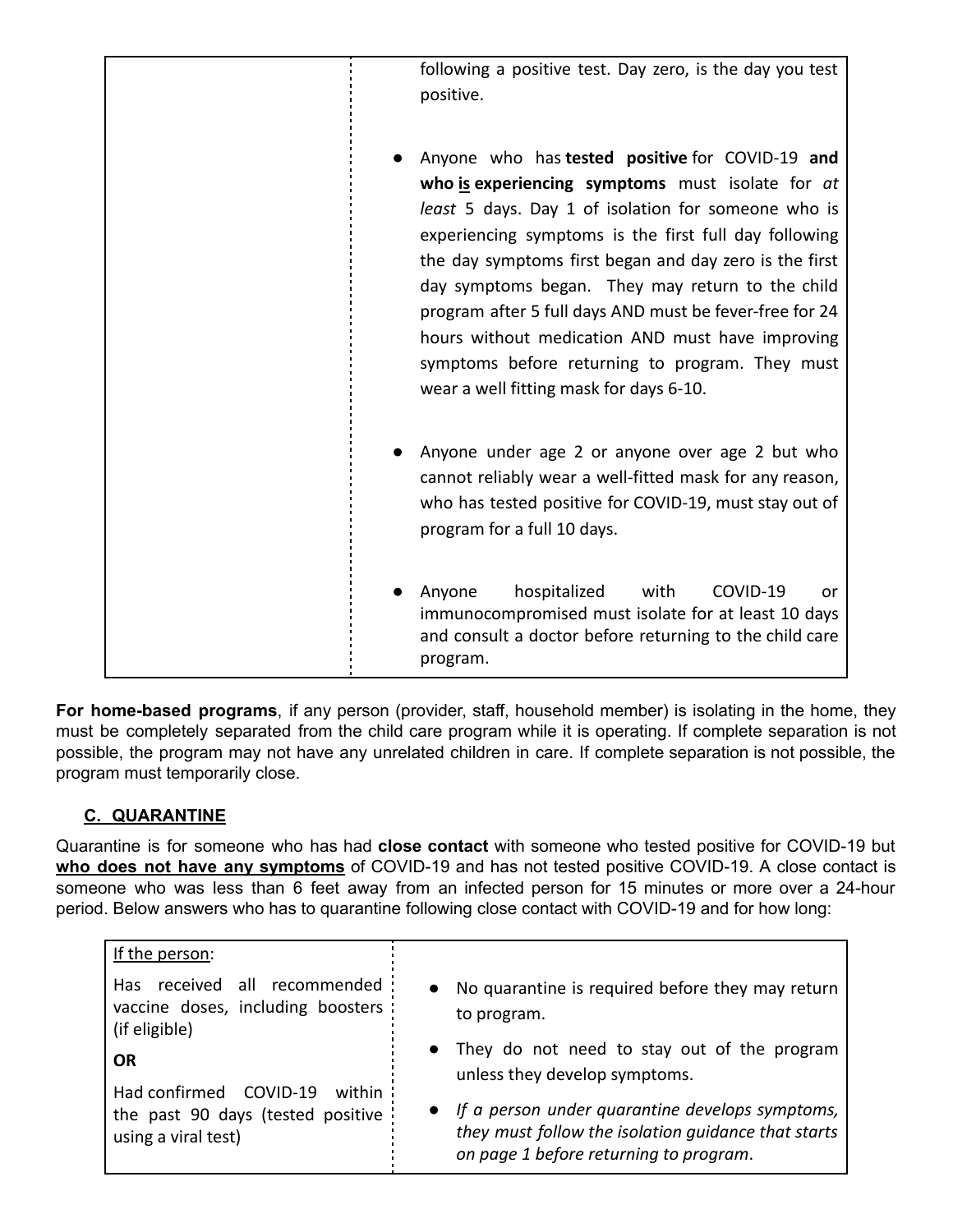| <b>OR</b><br>unvaccinated child who is<br>An<br>attending school and who also<br>attends a child care program part<br>of the day                           | They should wear a well-fitting mask around<br>others for 10 days.<br>If they haven't had confirmed COVID-19 in the last<br>90 days, testing is encouraged on day 5 when<br>possible.                                                                                                                                                                                                                                                                                                                                                                                                                                                                                                                                                                                                                                                                                        |
|------------------------------------------------------------------------------------------------------------------------------------------------------------|------------------------------------------------------------------------------------------------------------------------------------------------------------------------------------------------------------------------------------------------------------------------------------------------------------------------------------------------------------------------------------------------------------------------------------------------------------------------------------------------------------------------------------------------------------------------------------------------------------------------------------------------------------------------------------------------------------------------------------------------------------------------------------------------------------------------------------------------------------------------------|
| If the person:<br>Has not received all recommended<br>doses of the vaccine, including<br>boosters (if eligible)<br><b>OR</b><br>is completely unvaccinated | Adults and children over the age of 2 years (who<br>are not attending school) may return to the child<br>care program after 5 days if they are able to wear<br>a well-fitting face mask AND if they are not<br>experiencing symptoms. Masks must be worn at<br>program for days 6-10.<br>Children under the age of 2 years, as well as any<br>child who cannot reliably wear a well-fitting mask<br>for any reason, must remain out of the child care<br>program for a full 10 days. They may return to<br>program after 10 days provided they are not<br>experiencing symptoms.<br>If a person under quarantine develops symptoms,<br>they must follow the isolation guidance that starts<br>on page 1 before returning to program.<br>If a person under quarantine has not had<br>confirmed COVID-19 in the last 90 days, testing is<br>encouraged on day 5 when possible. |

**For home-based programs**, if any person (provider, staff, household member) is quarantining in the home they must be completely separated from the child care program while it is operating. If complete separation is not possible, the program must temporarily close.

## **Other Information**

For all other COVID precautions, please review the recommendations in the CDC's COVID-19 Guidance for Operating Early Care and Education/Child Care Programs (<https://www.cdc.gov/coronavirus/2019-ncov/community/schools-childcare/child-care-guidance.html>). The CDC regularly updates this guidance as new information becomes available, so please review it often. This CDC guidance outlines strategies for child care programs to reduce the spread of COVID-19 and maintain safe operations. Many child care programs serve children who are not yet eligible for vaccination. Therefore, the CDC guidance emphasizes using multiple prevention strategies together, including vaccination of staff, families and eligible children, to protect people. The guidance is intended to help programs select appropriate, layered prevention strategies.

Remember that vaccination is currently the leading public health prevention strategy to end the COVID-19 pandemic. Promoting vaccination among all eligible individuals can help child care programs protect staff and children in their care, as well as their families.

Sincerely,